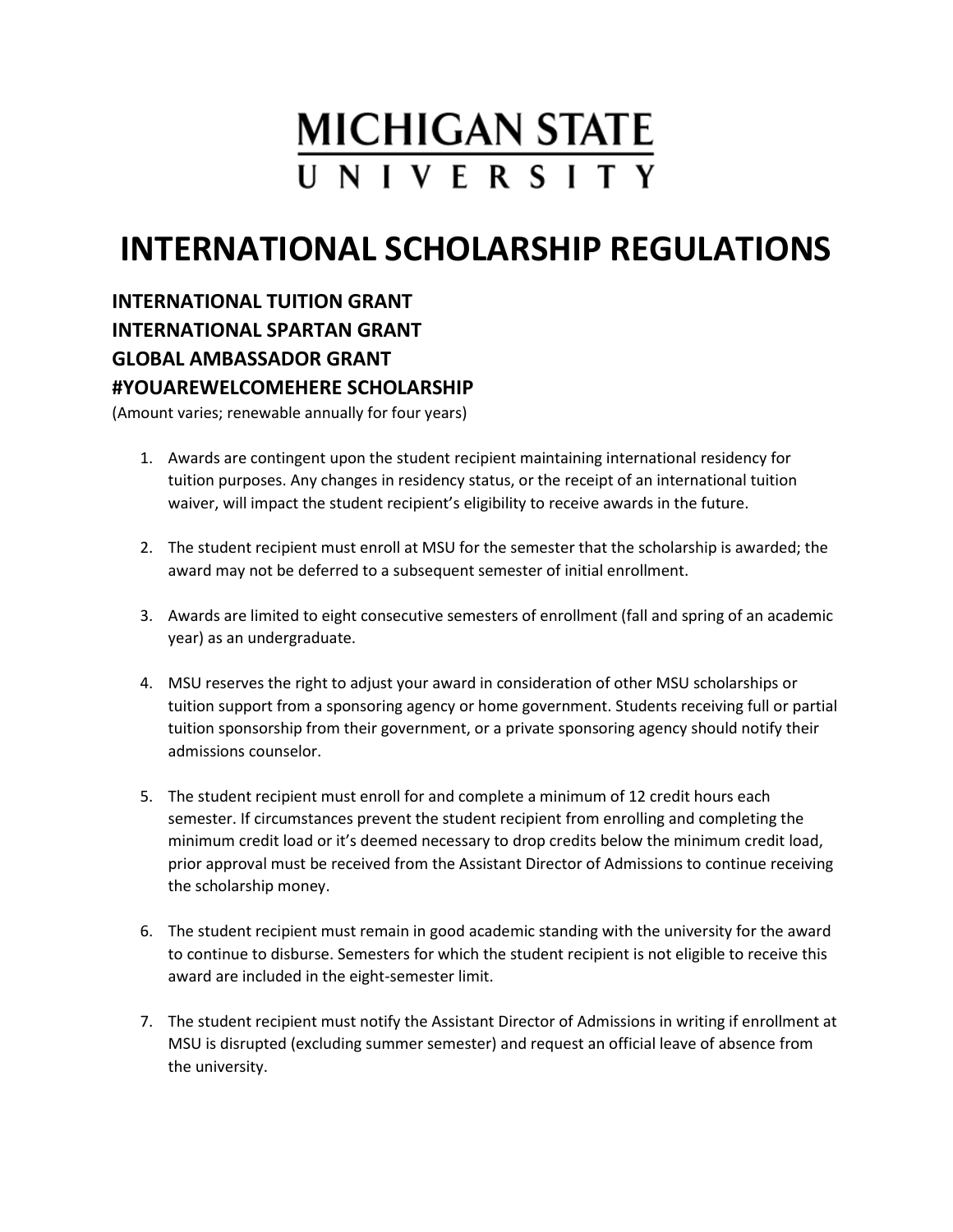## **RED CEDAR SCHOLARSHIP**

(\$1,250 annually for four years)

- 1. The Red Cedar Scholarship is awarded for tuition purposes to incoming freshmen with domestic out-of-state residency who are also dependents or grandchildren of an MSU alum.
- 2. The student recipient must enroll at MSU for the semester that the scholarship is awarded; the award may not be deferred to a subsequent semester of initial enrollment.
- 3. This award is limited to eight consecutive semesters of enrollment (fall and spring of an academic year) as an undergraduate.
- 4. This award is contingent upon the student recipient maintaining out-of-state residency for tuition purposes. Any changes in residency status, or the receipt of an out-of-state tuition waiver, will impact the student recipient's eligibility to receive the award in the future.
- 5. The student recipient must enroll for and complete a minimum of 12 credit hours each semester. If circumstances prevent the student recipient from enrolling and completing the minimum credit load or if it's deemed necessary to drop credits below the minimum credit load, prior approval must be received from the Assistant Director of Admissions to continue receiving the scholarship money.
- 6. The student recipient must remain in good academic standing with the university for the award to continue to disburse. Semesters for which the student recipient is not eligible to receive this award are included in the eight-semester limit.
- 7. The student recipient must notify the Assistant Director of Admissions in writing if enrollment at MSU is disrupted (excluding summer semester) and request an official leave of absence from the university.

## **PRESIDENTIAL STUDY ABROAD SCHOLARSHIP**

(\$3,000-\$5,000 one-time award)

- 1. The Presidential Study Abroad Scholarship is awarded to incoming freshmen with domestic outof-state residency for tuition purposes with an MSU-sponsored study abroad program in a country outside of the United States.
- 2. This award, in the amount of \$3,000-\$5,000, may only be used for MSU-sponsored study abroad programs or programs co-sponsored by MSU's Office of Education Abroad and another accredited institution. Programs that require more than eight weeks abroad will qualify for \$5,000, while programs consisting of eight weeks or less will qualify for \$3,000. To use this award, student recipients must notify the Office of Financial Aid at [finaid@msu.edu.](mailto:finaid@msu.edu)